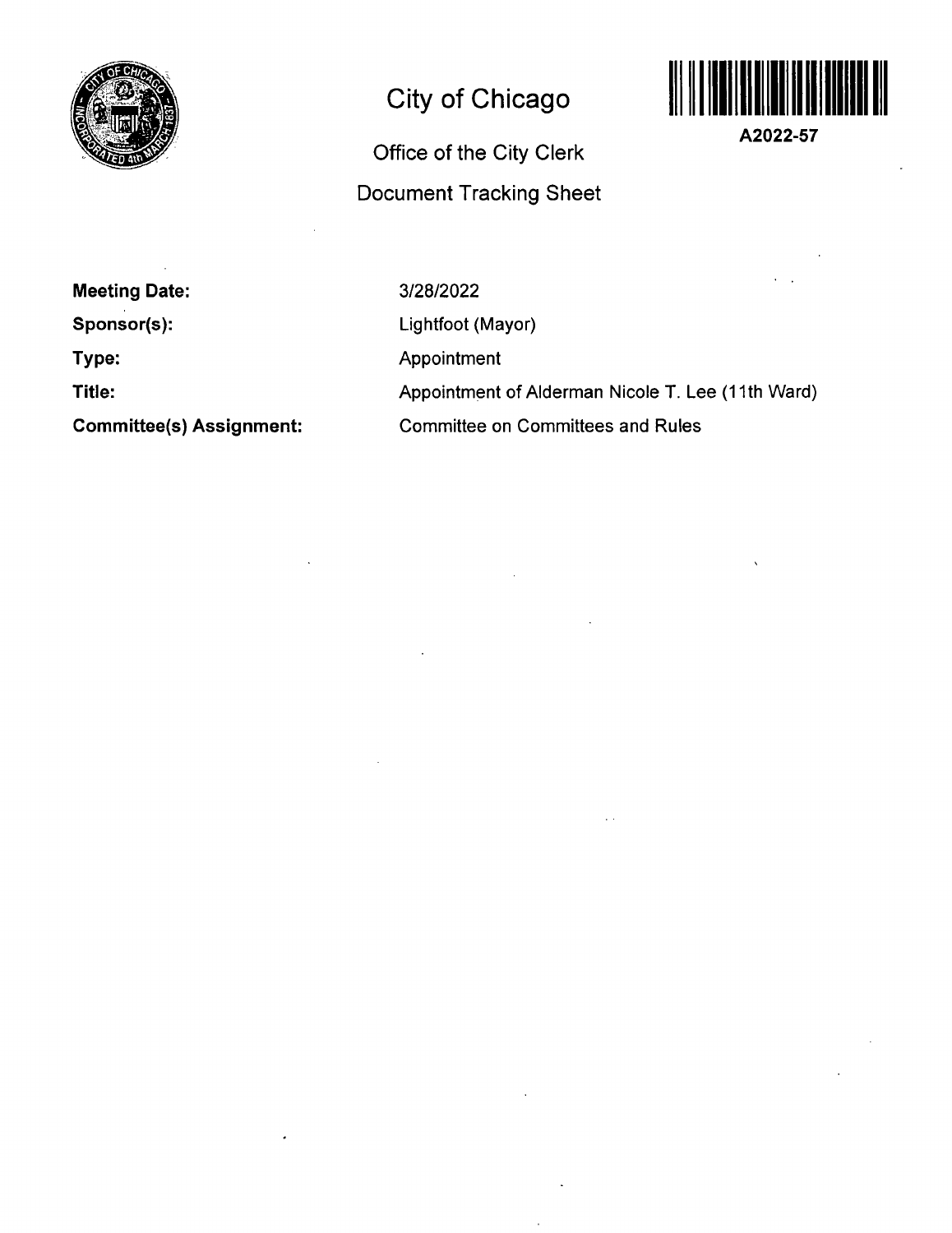



#### OFFICE OF THE MAYOR

#### CITY OF CHICAGO

LORI E. LIGHTFOOT MAYOR

March 28, 2022

## TO THE HONORABLE, THE CHAIRMAN AND MEMBERS OF THE CITY COUNCIL COMMITTEE ON COMMITTEES AND RULES

Ladies and Gentlemen:

I have appointed Nicole T. Lee as Alderman of the  $11<sup>th</sup>$  Ward, to replace Patrick Daley Thompson.

Your favorable consideration of this appointment will be appreciated.

Very truly your infort Mayor